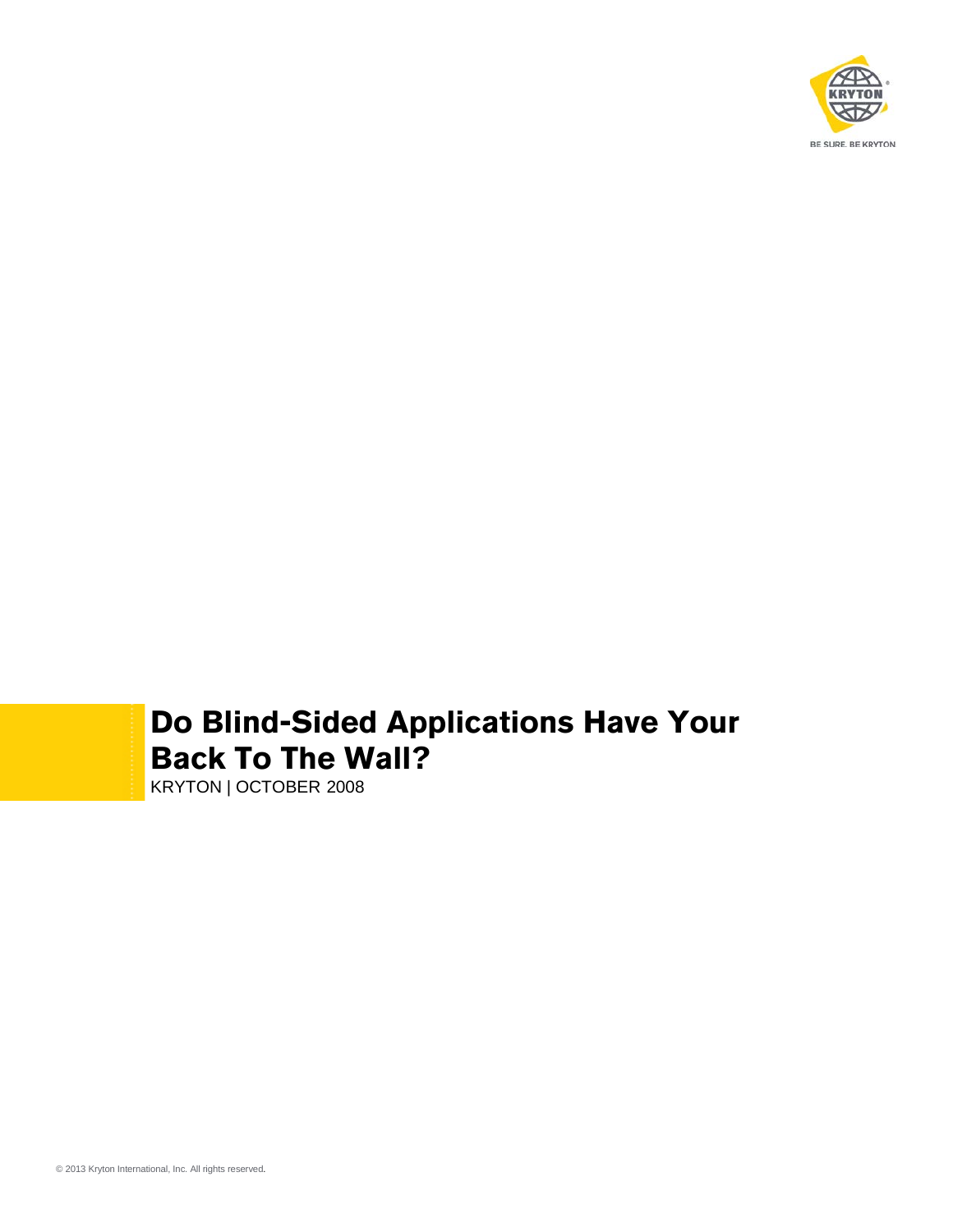## **Do Blind-Sided Applications Have Your Back To The Wall?**

BE SURE. BE KRYTON

Traditional waterproofing methods encourage the use of positiveside waterproofing during construction. However, this requires access to the outside wall of the concrete structure. When access is restricted, blind or negative-side applications are often necessary. Unlike old-fashioned external membranes, which rely on an additional hurdle to shield the concrete from moisture, Krystol® actually transforms the concrete into a water-resistant barrier.

That's because Krystol becomes an integral part of the concrete matrix when applied to existing concrete or added to the mix at time of batching.



*Krystol waterproofing technology eliminates the need to access the exterior surface of the structure.*

#### Don't Get Blind-Sided By Space Limitations – Avoid Applications Altogether

An innovative technology is changing the way concrete structures are waterproofed and repaired. Whether your foundation needs to be damp proof or all out water proofed against hydrostatic pressure, "Integral Crystalline Waterproofing (ICW)" provides a quick and cost-saving alternative to traditional membranes. Now you can eliminate the challenges associated with blind-walls and avoid application techniques altogether during the planning stages and during construction – whether positive-side or negative-side.

#### Challenged For Space And Time?

At any time before, during or after the construction of a belowgrade concrete foundation, "Integral Crystalline Waterproofing (ICW)" can solve the problem quickly and easily. Manufacturers such as Kryton International Inc, in B.C. Canada have developed concrete admixtures and cementitious surface treatments that stop water intrusion from any direction. Simply add a crystalline waterproofing admixture at the batch plant or on site – no installation is required. With the waterproofing admixture mixed right in with the concrete, a larger building footprint can also be achieved.

Unlike traditional membranes, which are subject to deterioration and abrasion from the day they are applied, integral crystalline waterproofing systems permanently become a part of the concrete matrix by reacting with water to grow long, narrow crystals to fill the pores and capillaries of the concrete mass. Crystalline surface treatments can also be brush-applied on the inside wall after the concrete pour to solve your waterproofing challenge.

#### Build All The Way To The Property Line

External waterproofing membranes require room to make the application on the outside of a structure. Replace external membranes with a crystalline waterproofing admixture, such as KIM® (Krystol Internal Membrane™) and you have the flexibility to design a larger footprint – maximizing space and getting the most out of your property.

#### Backfill Sooner

Don't waste time standing around while contractors apply external membranes. Crystalline technology allows you to expedite construction schedules by backfilling sooner. In addition, the best manufacturer's crystalline products are impervious to surface abrasion, wear and tear so there is no risk of tearing and puncturing a membrane system when it comes time to backfill.



*Kryton's KIM admixture can be added at the job site*